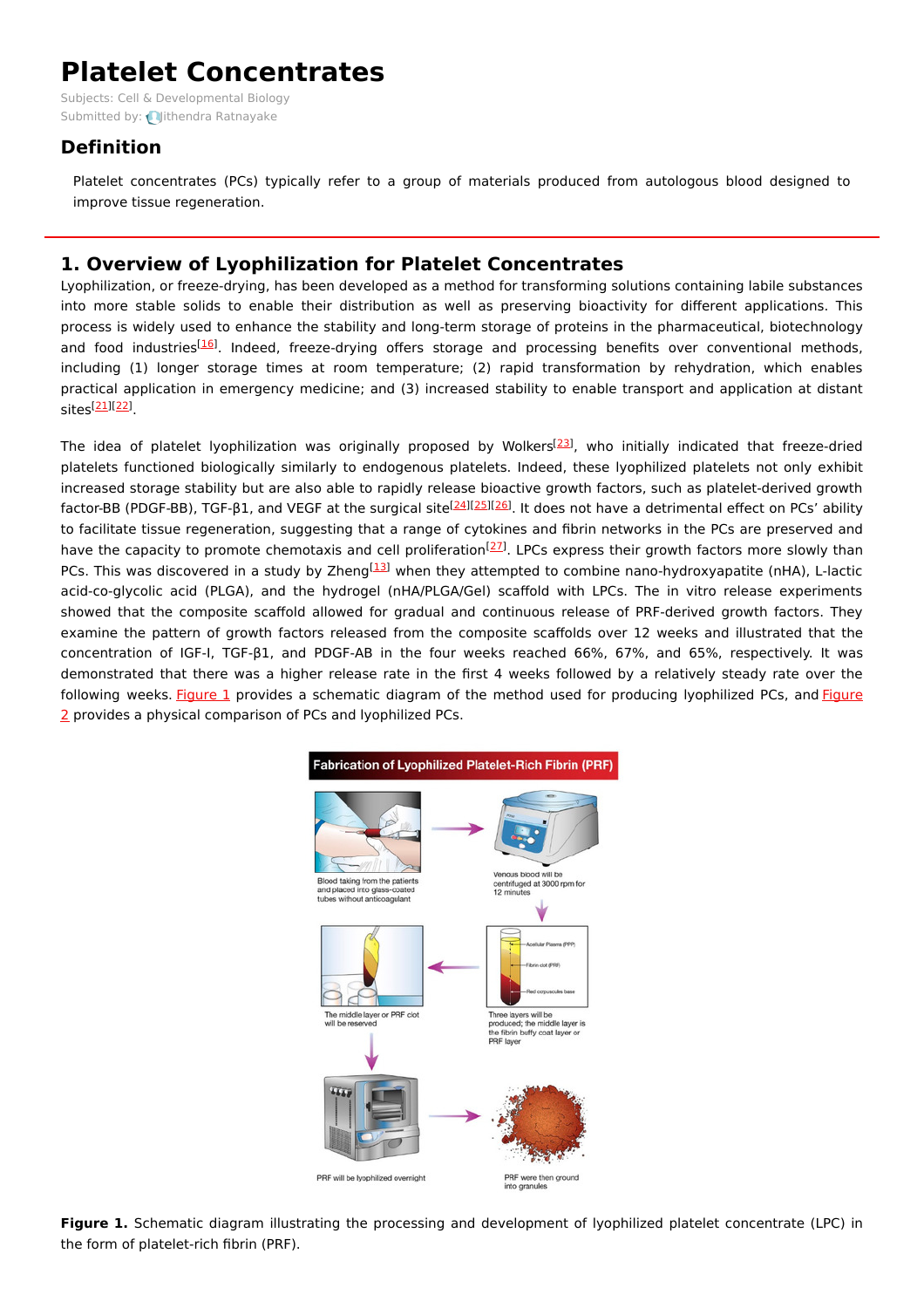

**Figure 2.** Physical comparison of traditionally prepared platelet concentrates (**a**) versus lyophilized platelet concentrates (**b**).

The advantages of lyophilized platelet concentrates are further highlighted in a study that recently documented lyophilized PCs exhibiting enhanced osteogenic capability and improved tissue compatibility at the injury site, compared with freshly isolated PCs<sup>[[17](#page-6-9)]</sup>.

# **2. Lyophilized Platelet Concentrates in Craniofacial Tissue Regeneration**

The use of PCs to deliver growth factors to defective areas to stimulate tissue regeneration in both the medical and dental fields has gained considerable interest over recent years. However, despite the considerable advantages offered by LPCs, only a limited number of studies, summarized below, have been reported. This review reports on the current application and potential of LPCs in craniofacial tissue regeneration. [Table](https://www.mdpi.com/1420-3049/26/3/517/htm#table_body_display_molecules-26-00517-t001) 1 provides details of studies reporting the different preparation methods of LPCs for potential use as craniofacial scaffolds for tissue regeneration.

| No. | <b>Type</b> | <b>Platelet</b><br><b>Concentrate</b><br><b>Preparation</b><br><b>Protocol</b> | <b>Fabrication of</b><br><b>Composite Scaffold</b><br>with Lyophilized<br><b>Platelet</b><br><b>Concentrates</b>                                                                                                                                                                                           | <b>Scaffold</b>                                                                            | <b>Cell</b><br><b>Type</b> | <b>Animal</b><br><b>Model</b> | In<br>Vitro/In<br>Vivo<br><b>Analysis</b><br><b>Method</b> | Main<br><b>Findings</b>                                                                                                                                                                                             | Author,<br>Year,<br><b>References</b> |
|-----|-------------|--------------------------------------------------------------------------------|------------------------------------------------------------------------------------------------------------------------------------------------------------------------------------------------------------------------------------------------------------------------------------------------------------|--------------------------------------------------------------------------------------------|----------------------------|-------------------------------|------------------------------------------------------------|---------------------------------------------------------------------------------------------------------------------------------------------------------------------------------------------------------------------|---------------------------------------|
| 1.  | PC          | $10 \text{ mL of}$<br>plasma<br>centrifuged<br>at 4450 rpm<br>for 10 min.      | The PC solutions were<br>frozen for one hour in<br>$a - 20$ °C freezer and<br>then for $2 h$ in a $-80$<br>°C until 24 h freezing.<br>Then, the fabricated<br>FDPC powder was<br>combined with the<br>chitosan mixture and<br>$\beta$ -GP.                                                                 | Thermo-<br>sensitive<br>chitosan/ß-<br>glycerol<br>phosphate<br>$(\beta$ -GP)<br>hydrogel. | <b>PDLSCs</b>              | <b>NA</b>                     | In vitro                                                   | FDPC-loaded<br>hydrogel<br>groups show<br>two weeks of<br>continuous<br>release of TGF-<br><b>B1 and PDGF-</b><br>BB. The<br>growth factor<br>release<br>profiles<br>exhibited a<br>similar<br>pattern.             | Ammar<br>2018 <sup>[28]</sup>         |
| 2.  | A-<br>PRF   | 10 mL of<br>blood<br>centrifuged<br>at 1500 rpm<br>for 14 min.                 | The solutions for<br>collagen and chitosan<br>were blended and<br>cross-linking before<br>being agitated for 24<br>h. At $-80$ °C, the PC<br>was frozen and dried<br>at $-40$ °C for 24 h.<br>The Iyophilized PC was<br>supplemented to the<br>solution, immediately<br>cast, frozen, and<br>freeze-dried. | Collagen-<br>chitosan<br>membrane<br>with<br>Lyophilized<br>A-PRF.                         | <b>MSCs</b>                | <b>NA</b>                     | In vitro                                                   | A-PRF lowered<br>the rate of<br>degradation<br>and Young's<br>modulus of the<br>scaffold. A-PRF<br>induced better<br>cell viability<br>and<br>osteogenic<br>differentiation<br>compared to<br>the control<br>group. | Ansarizadeh<br>2019 [29]              |

**Table 1.** Different preparation methods of lyophilized platelet concentrates as craniofacial bioactive scaffolds.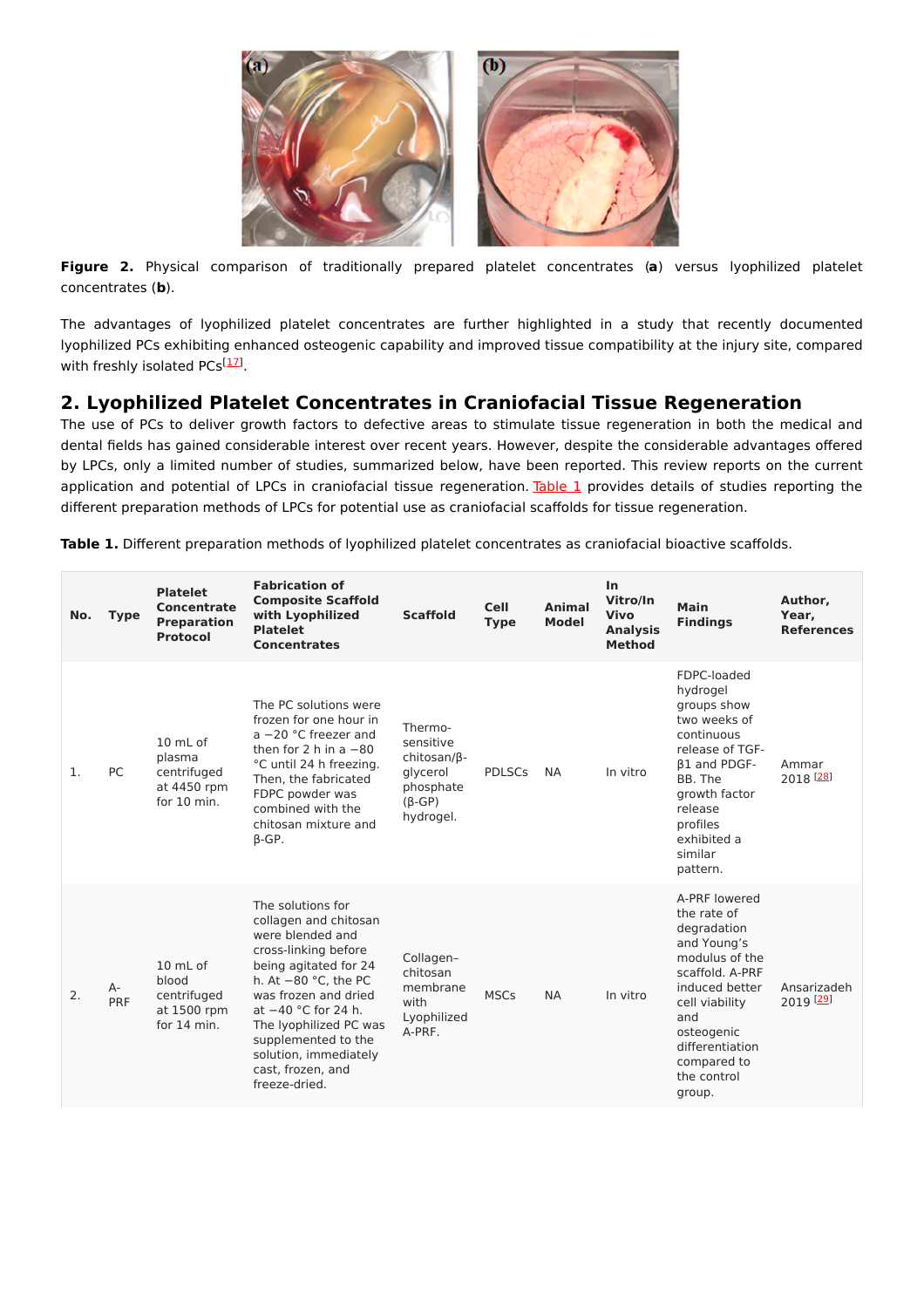| No. | <b>Type</b> | <b>Platelet</b><br><b>Concentrate</b><br><b>Preparation</b><br><b>Protocol</b>                                 | <b>Fabrication of</b><br><b>Composite Scaffold</b><br>with Lyophilized<br><b>Platelet</b><br><b>Concentrates</b>                                                                                                                      | <b>Scaffold</b>                                                                                                         | <b>Cell</b><br><b>Type</b> | Animal<br>Model | In<br>Vitro/In<br><b>Vivo</b><br><b>Analysis</b><br><b>Method</b> | <b>Main</b><br><b>Findings</b>                                                                                                                                                                                                                                                                                                                                      | Author,<br>Year,<br><b>References</b> |
|-----|-------------|----------------------------------------------------------------------------------------------------------------|---------------------------------------------------------------------------------------------------------------------------------------------------------------------------------------------------------------------------------------|-------------------------------------------------------------------------------------------------------------------------|----------------------------|-----------------|-------------------------------------------------------------------|---------------------------------------------------------------------------------------------------------------------------------------------------------------------------------------------------------------------------------------------------------------------------------------------------------------------------------------------------------------------|---------------------------------------|
| 3.  | PRP         | <b>Blood</b><br>centrifuged<br>at 2400 and<br>3600 rpm for<br>10 and 15<br>min.                                | For 5 min, PCL<br>scaffolds were<br>submerged in PRP at<br>RT and then stored at<br>$-80$ °C for 30 min.<br>The frozen samples<br>were immediately<br>freeze-dried. Pending<br>use, the FD-PRP-PCL<br>scaffold was stored at<br>4 °C. | Traditional<br>PRP-PCL<br>scaffolds,<br>bare PCL<br>scaffolds<br>and, the<br>freeze-<br>dried PRP-<br>PCL<br>scaffolds. | <b>DPSCs</b>               | Rats            | In vitro In<br>vivo                                               | FD-PRP<br>stimulated<br>ALP, RUNX2,<br>OCN and OPN<br><b>mRNA</b><br>expression.<br>Scaffolds of<br>the FD-PRP-<br>PCL caused<br>more<br>significant<br>bone<br>formation.                                                                                                                                                                                          | Li 2017 [30]                          |
| 4.  | <b>PRP</b>  | <b>NA</b>                                                                                                      | A collagen sponge was<br>dipped in PRP. The<br>PRP-absorbed collagen<br>sponge was frozen for<br>60 min at $-75$ °C and<br>freeze-dried later. It<br>was then kept at 4 °C<br>until used.                                             | FD-PRP-<br>coated<br>collagen<br>sponge<br>with a non-<br>FD-PRP<br>coated<br>collagen<br>sponge.                       | hAPCs                      | Mice            | In vitro In<br>vivo                                               | PRP-coated<br>sponge failed<br>to induce hAPC<br>proliferation.<br>PRP-coated<br>sponge rapidly<br>caused<br>angiogenesis<br>and the<br>invasion of the<br>connective<br>tissue around<br>it.                                                                                                                                                                       | Horimizu<br>$2013$ [14]               |
| 5.  | PRP         | 8.5 mL of<br>blood<br>centrifuged<br>at 2400 rpm<br>$(103 g)$ and<br>3600 rpm<br>(230 g) for 10<br>and 15 min. | <b>GEL scaffold: PRP was</b><br>added to chitosan gel<br>and then freeze-dried.<br>SPONGE scaffold: PRP<br>was implanted to<br>freeze-dried chitosan<br>scaffolds using a<br>micropipette.                                            | GEL and<br>SPONGE<br>chitosan<br>scaffold.                                                                              | <b>NA</b>                  | <b>NA</b>       | In vitro                                                          | In the GEL<br>group, a<br>continuous<br>release of GFs<br>was achieved,<br>while a rapid<br>burst release<br>was detected<br>in the SPONGE<br>groups. GEL<br>scaffolds had<br>their porous<br>structure<br>preserved. The<br>GEL scaffold is<br>superior to the<br><b>SPONGE</b><br>scaffold<br>because of the<br>morphological<br>architecture of<br>the scaffold. | Kutlu 2013<br>$[31]$                  |

PC: platelet concentrates; FDPC: freeze-dried platelet concentrate; β-GP: β-glycerol phosphate; PDLSCs: periodontal ligament stem cells; TGF-β1: transforming growth factor β-1; PDGF-BB: platelet-derived growth factor-BB; A-PRF: advanced platelet-rich fibrin; MSCs: mesenchymal stem cells; PRP: platelet-rich plasma; PCL: polycaprolactone; FD-PRP: freeze-dried platelet-rich plasma; FD-PRP-PCL: freeze-dried platelet-rich plasma and polycaprolactone; DPSCs: dental pulp stem cells; ALP: alkaline phosphatase; RUNX2: runt-related gene-2; OCN: osteocalcin; OPN: osteopontin; PDLSCs: periodontal ligament stem cells; hAPCs: human alveolar periosteal cells; GFs: growth factors; NA: not available.

Despite its excellent safety and efficacy, PCs suffer from several significant disadvantages that limit their broader clinical applications. Current drawbacks include the processing requiring open membrane handling and a reduced elastic modulus that does not support suturing. Recent research has attempted to address these issues. One recent analysis compared the biological and mechanical properties of fresh, frozen, and lyophilized PC membranes produced by the traditional bottle-tube approach and those produced in a singular-syringe closed system. The data demonstrated that a relatively small number of mesenchymal stem cells could attach to fresh PC membranes compared with those that were frozen or lyophilized<sup>[\[32](#page-6-15)]</sup>. Furthermore, frozen and lyophilized PCs exhibited a more compact structure with an uneven texture compared with fresh PCs, and this may explain the differences observed in the properties of the tensile strength reported<sup>[\[32](#page-6-15)]</sup>. In 2017, Nakatani<sup>[\[24](#page-6-4)]</sup> performed a bone engineering study on mice calvarias using an LPC product. The researchers showed preservation of biological properties of LPCs even after exposure to lyophilization, as they observed that the sum of PDGF-BB and TGF-B1 was maintained by lyophilization. They concluded that the LPC can increase cranial bone regeneration similar to the process observed in traditionally prepared PCs. They postulated that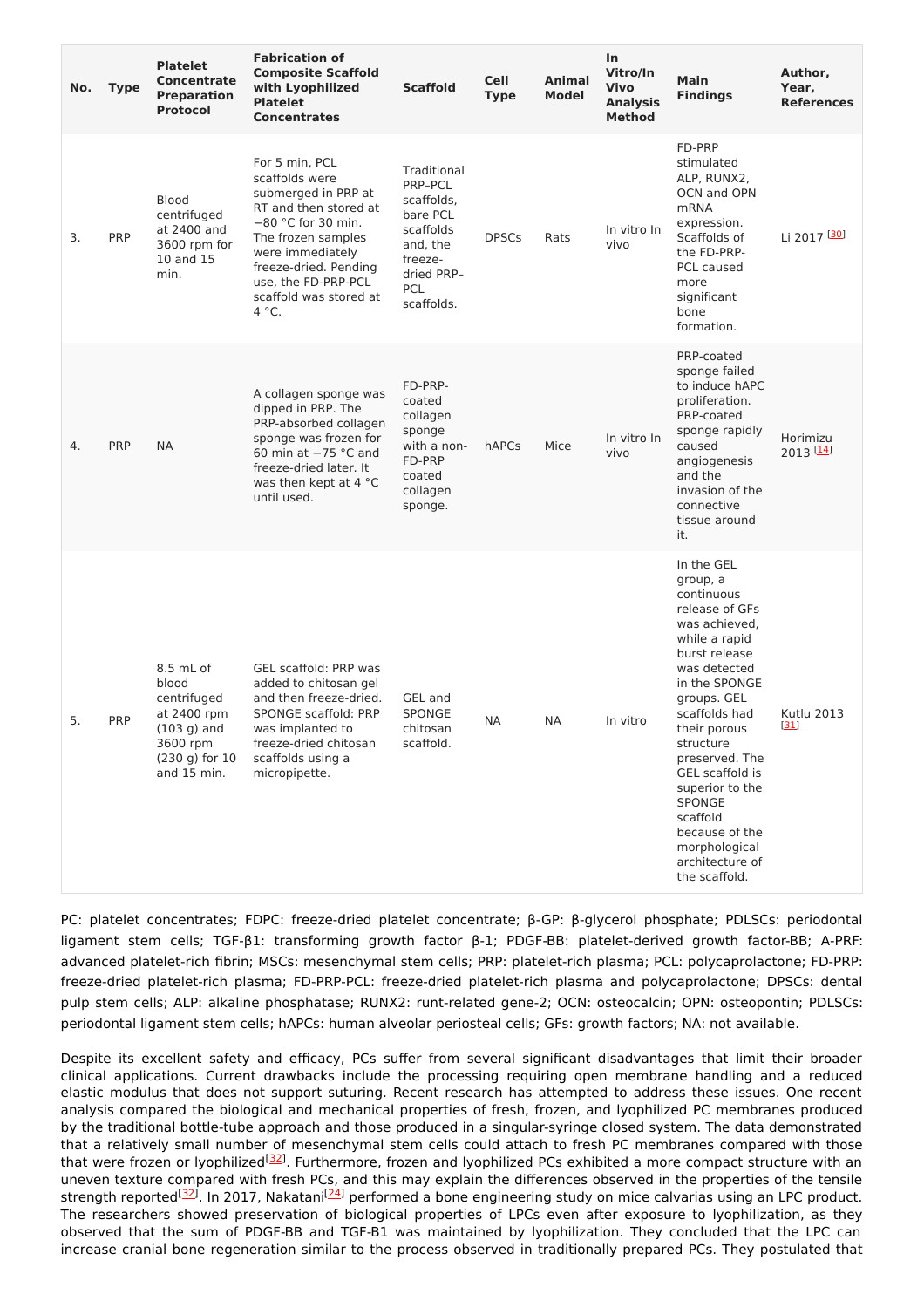the biological function of growth factor during the bone healing period was preserved.

Periodontitis is an important disease in dentistry that can result in both hard and soft tissue loss. Periodontal regeneration and healing can be enhanced by utilizing growth factors that modulate cellular responses, and, therefore, LPCs have been incorporated into chitosan hydrogel scaffolds containing encapsulated periodontal ligament stem cells (PDLSCs)<sup>[\[28](#page-6-10)]</sup>. PDLSC proliferation and migration rate increased dramatically with LPC inclusion as compared with fresh PC-containing hydrogel controls. This outcome was reportedly potentially due to both the increased pore diameter in the LPC containing scaffolds as well as enhanced growth factor release $[17]$  $[17]$ .

For several decades, barrier membranes have been used in oral and maxillofacial surgery. The most popular materials for the manufacture of these membranes are collagen, fresh PCs, and chitosan compounds. Recently, Ansarizadeh<sup>[\[29](#page-6-11)]</sup> reported the integration of chitosan and LPCs into a composite collagen membrane, and the results revealed that both the chitosan/collagen weight percentage and the concentration of LPCs enhanced mechanical strength and membrane biodegradability. Furthermore, increased cell proliferation, higher cell viability, and osteogenic differentiation were enabled by the incorporation of LPCs.

LPCs have also been assessed clinically to determine their applicability as a scaffolding material for other craniofacial tissue regeneration applications<sup>[\[27](#page-6-7)]</sup>. The data demonstrated that constructs exhibited a consistent fibrin structure with a significant leukocyte infiltrate. Transmission electron microscopy (TEM) studies verified the preservation of their potency in promoting tissue healing, even at 1-week following lyophilization at −196 °C. For the assessment of general healing at the surgical site, color, swelling, bleeding, and post-operative pain were assessed to determine the effect of the LPCs. No apparent differences were identified compared with the control group, which was composed of freshly isolated PCs<sup>[\[27](#page-6-7)]</sup>. Consequently, the authors concluded that the LPC constructs promoted bone regeneration and that they also promoted chemotaxis and proliferation of neighboring osteoblast progenitors similarly to the fresh PC isolate control.

Thus far, there have been only a relatively small number of studies analyzing the effects of PCs for pulp regenerative therapies. Two recent reports have, however, aimed at determining the potential application of LPCs in regenerative endodontic procedures<sup>[\[33](#page-6-16)][[34](#page-6-17)]</sup>. The authors reported that the lyophilization approach still enabled comprehensive local release of cytokines. Xu<sup>[[34](#page-6-17)]</sup>, conducting a study on beagle dogs, showed that LPC application was capable of inhibiting the release of pro-inflammatory cytokines while promoting proliferation, migration, and odonto-/osteo-genic differentiation of human dental stem pulp cells (hDPSCs). Furthermore, LPCs also induced dentine–pulp complex regeneration as well as enabling continued root growth in the immature teeth treated<sup>[[34](#page-6-17)]</sup>.

In contrast, a recent study<sup>[\[33](#page-6-16)]</sup> reported that both LPCs and fresh PCs inhibited the mineralization potential during the first week of application. The authors speculated that the stem cells from the apical papilla (SCAP) used in the study were unique compared to other types of mesenchymal stem cells. This is because SCAPs have been certified to regenerate into vascularized dentine–pulp complex in vivo, and it is a stem cell niche that is known to be a source of odontoblasts during dental development. Notably, however, this study still highlighted the potential for application of LPCs in dental tissue engineering, particularly for the treatment of pulp necrosis and periapical periodontitis in immature teeth.

### **2.1. Craniofacial Wound Healing**

The interest in the application of tissue engineering and PC strategies for craniofacial wound repair has increased in interest in recent years. Nakajima<sup>[\[35](#page-7-0)]</sup> published a report on a LPC hybrid scaffold preparation using a polyglactin mesh for use as a wound dressing. One of its drawbacks, however, was the increased host inflammatory response that occurred due to the polyglactin degradation. Consequently, the use of a collagen sponge as a carrier for the LPCs has been explored  $[14]$  $[14]$ . It was found that the LPC coating improved the collagen sponge's ability to attract and become infiltrated by fibroblasts, as well as promoting neo-angiogenesis in the surrounding tissue. The data indicated that the LPC-coated collagen sponge exhibited enhanced wound healing and regenerative capacity by stimulation of angiogenesis and infiltration of cells from surrounding tissue without causing a substantial inflammatory response. Furthermore, in the LPC-coated collagen sponge group, they identified considerably thicker capillary blood vessels compared to the noncoated sponge group at 4 weeks and 12 weeks post-implantation. This result is in agreement with Pietramaggiori<sup>[[36](#page-7-1)]</sup>, who noted that LPCs facilitated wound healing in a chronic wound model developed in diabetic mice. Interestingly, in contrast to the nontreated group, this study revealed a significant ( $p < 0.01$ ) fivefold increase in blood vessel density in the LPC group. Recently, Xu et al.<sup>[\[15](#page-6-18)]</sup>suggested that the vascularization process was accelerated in their skin wound study in mice after using a scaffold composed of polyvinyl alcohol (PVA) hydrogel and LPCs as a dressing within 9 days post-surgery. Hence, they believe the neo-angiogenesis could provide oxygen and nutrient to the surgical site, thus promoting protein synthesis.

### **2.2. Lyophilized Platelet Concentrates as a Craniofacial Bioactive Scaffold**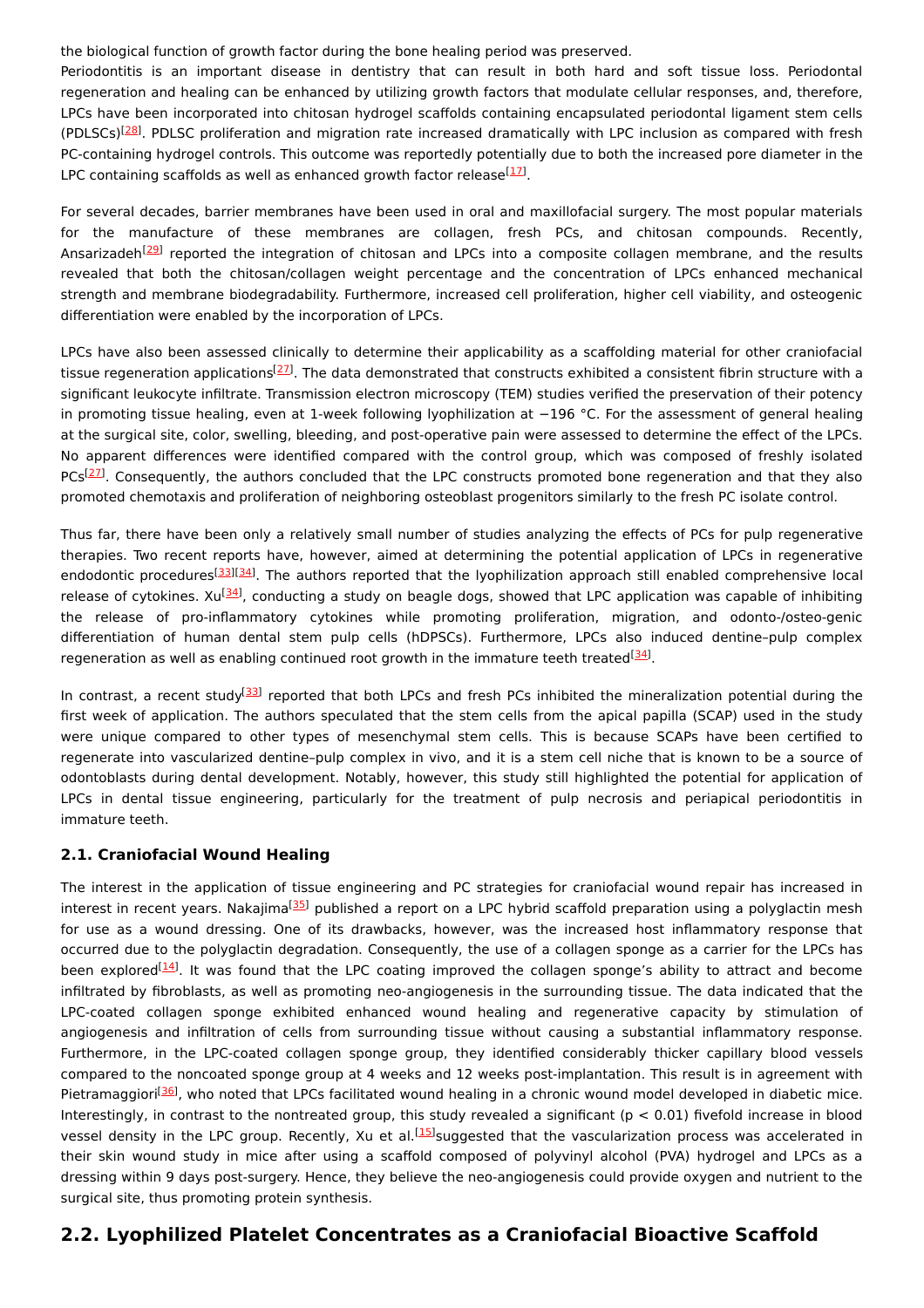Guided tissue repair approaches are dependent upon growth factor activity. Incorporating PCs into a carrier system, such as a 3D scaffold, can enable controlled release of these molecules as well as enhancing their bioavailability. Kutlu [\[31](#page-6-14)] demonstrated that a chitosan scaffold loaded with PCs provided an excellent tool for multiple concurrent releases of PC-derived growth factors, and hence recommended its use in tissue repair purposes. Further research has assessed the applicability of LPCs as a scaffold for regeneration of craniofacial tissue and compared their biological effects with fresh PCs<sup>[\[17](#page-6-9)]</sup>. Dental follicle cells, periodontal progenitor cells, and alveolar bone cells were used in comparisons of their cellular activity in response to fresh and lyophilized PCs. The data indicated that LPCs exhibited superior effects compared with fresh PCs as a scaffolding material in terms of induction of proliferation, osteogenic differentiation, and tissue integration<sup>[[17](#page-6-9)]</sup>. The authors concluded that the LPC preparations not only increased the capacity of cells to migrate and proliferate within the scaffold due to an increased pore size, but the construct also enabled a gradual release of growth factors, such as TGF-β1, PDGF, and VEGF from the biomaterial surface. Similarly, Liu<sup>[\[37](#page-7-2)]</sup>more recently reported that the lyophilization process enhanced the fibrin and platelet structures, enabling improved bioactivity.

As LPCs reportedly continuously release bone regenerating growth factors<sup>[[13](#page-6-8)]</sup>, Li and colleagues<sup>[\[30](#page-6-12)]</sup> compared the utility of 3D-printed polycaprolactone (PCL) scaffolds containing fresh PCs and LPCs for bone repair. The LPC–PCL scaffold exhibited superior stimulation of bone growth as compared with the conventional PC–PCL scaffold. Furthermore, their results indicated that in vivo, mineralization and osteogenesis could be promoted by coating 3D-printed PCL scaffolds with LPCs. The authors postulated that this outcome could be directly linked to the sustained release of PC-derived growth factors, including VEGF, PDGF, basic fibroblast growth factor (bFGF), TGF-β1, EGF, and IGF-1<sup>[[30](#page-6-12)]</sup>. Table 2 [summarizes](https://www.mdpi.com/1420-3049/26/3/517/htm#table_body_display_molecules-26-00517-t002) the in vitro, in vivo and one randomized clinical trial application of LPCs to enhance tissue regeneration. [Table](https://www.mdpi.com/1420-3049/26/3/517/htm#table_body_display_molecules-26-00517-t003) 3 summarises the strengths and limitations of LPC.

**Table 2.** Summary findings of in-vitro, in-vivo and clinical trial studies using lyophilized platelet concentrates (LPCs).

| No. | <b>Type</b>              | <b>Platelet</b><br><b>Concentrate</b><br><b>Preparation</b><br><b>Protocol</b>                                                                                           | Lyophilization<br><b>Method</b>                                                                                                | <b>Comparison</b><br>Group     | <b>Cell</b><br><b>Type</b>  | <b>Animal</b><br><b>Model</b> | <b>Type</b><br>οf<br><b>Study</b> | <b>Main Finding</b>                                                                                                                                                                                                                              | Author,<br>Year,<br><b>References</b> |
|-----|--------------------------|--------------------------------------------------------------------------------------------------------------------------------------------------------------------------|--------------------------------------------------------------------------------------------------------------------------------|--------------------------------|-----------------------------|-------------------------------|-----------------------------------|--------------------------------------------------------------------------------------------------------------------------------------------------------------------------------------------------------------------------------------------------|---------------------------------------|
| 1.  | PRF                      | 8 mL blood<br>centrifuged<br>at 1700 rcf<br>for 5 min.                                                                                                                   | The PRF<br>membrane was<br>frozen for 30 min<br>at $-80$ $°C$ and<br>freeze-dried<br>overnight (-54 °C,<br>12 Pa).             | Fresh PRF<br>and frozen<br>PRF | MSCs,<br><b>HGFs</b>        | <b>NA</b>                     | In vitro                          | In FD-PRF, the<br>proliferation of MSCs<br>was greater. Frozen<br>PRF and FD-PRF were<br>more compact and<br>had a rough texture.<br>Frozen PRF had lower<br>activity in plasmin.                                                                | Kardos 2018<br>[32]                   |
| 2.  | PRF                      | 10mL blood<br>centrifuged<br>at 2100 rpm<br>$(400 g)$ for 12<br>min.                                                                                                     | The frozen PRF<br>membranes were<br>kept at $-80$ °C.<br>The frozen PRF<br>was then freeze-<br>dried at $-51$ °C<br>overnight. | Fresh PRF                      | DFs,<br>Abs,<br><b>PDLs</b> | Rats                          | In vitro<br>In vivo               | L-PRF caused the<br>proliferation and<br>migration of the PDL<br>cells.<br>In AB cells, L-PRF<br>stimulated RUNX2. L-<br>PRF protected 97% of<br>bone defects<br>compared to 84% in<br>the case of fresh PRF.                                    | Li 2014 [17]                          |
| 3.  | <b>CGF</b><br>and<br>PRF | $10 \text{ mL of}$<br>blood.                                                                                                                                             | In a vacuum freeze<br>dryer, the CGF and<br>PRF membranes<br>were frozen<br>overnight.                                         | FD-PRF and<br><b>FD-CGF</b>    | <b>SCAPs</b>                | <b>NA</b>                     | In vitro                          | Major growth rate<br>and migratory cells in<br>FD-CGF and FD-PRF<br>groups. After 7 days<br>and 14 days,<br>substantial<br>mineralized areas in<br>FD-CGF and FD-PRF.                                                                            | <b>Hong 2018</b><br>$[33]$            |
| 4.  | <b>CGF</b>               | 10 mL blood<br>centrifuged<br>for 2 min at<br>2700 rpm<br>$(600q)$ , 4<br>min at 2400<br>rpm (400 g),<br>4 min at<br>2700 rpm<br>$(600q)$ , and<br>3 min at<br>3000 rpm. | The isolated CGF<br>membranes were<br>frozen in a vacuum<br>freeze dryer<br>overnight.                                         | <b>NA</b>                      | hDPSCs                      | <b>Beagle</b><br>dogs         | In vitro<br>In vivo               | CGF had a protective<br>effect on the<br>inflamed hDPSCs.<br>CGF had a strong<br>impact on hDPSC<br>proliferation,<br>migration. and<br>differentiation. CGF<br>facilitated complex<br>regeneration of the<br>dentine pulp in<br>immature teeth. | Xu 2019<br>$[34]$                     |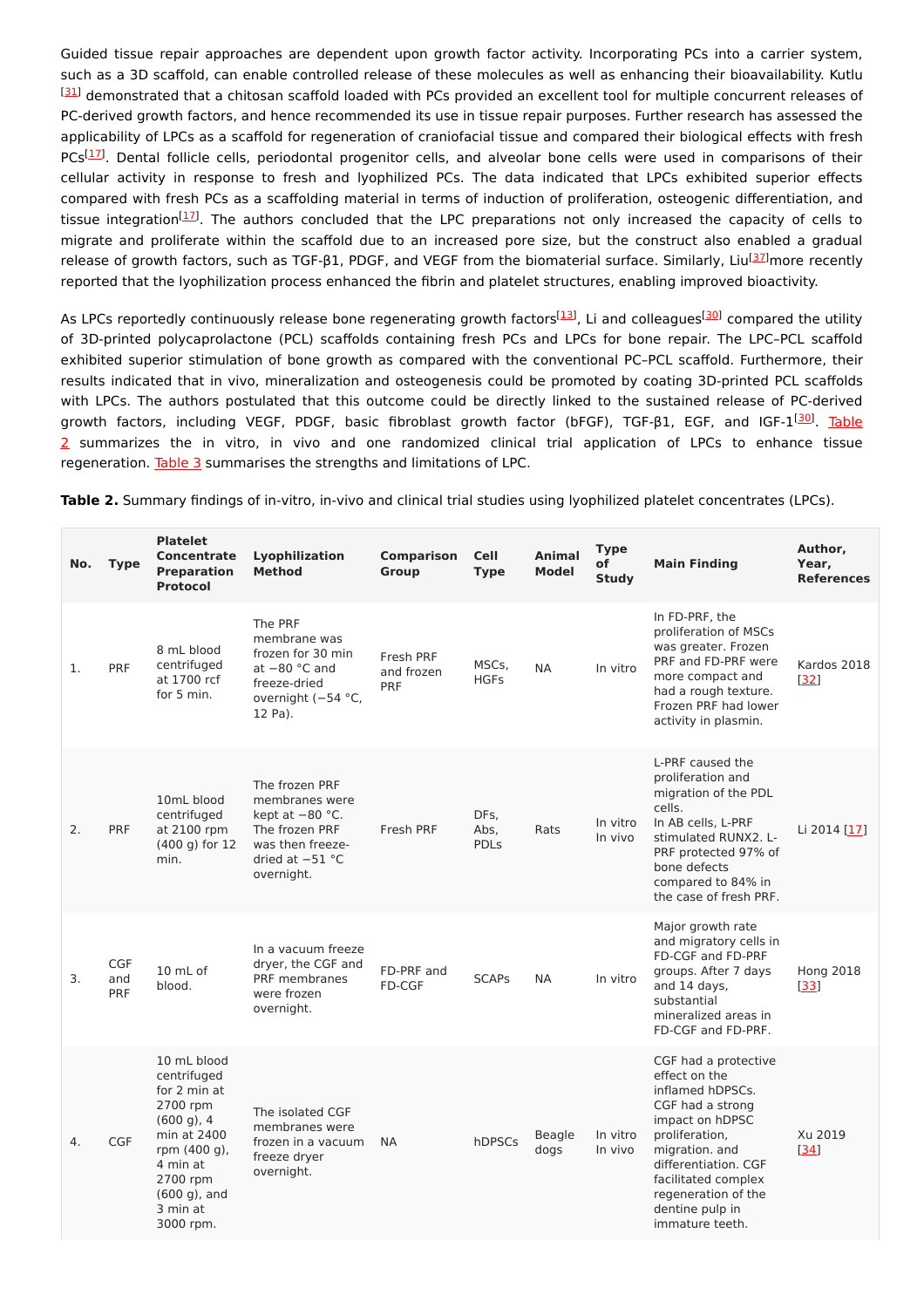| No. | Type             | <b>Platelet</b><br><b>Concentrate</b><br><b>Preparation</b><br>Protocol       | Lyophilization<br><b>Method</b>                                                                                                                                                                                                                               | <b>Comparison</b><br>Group                                                                                                        | <b>Cell</b><br><b>Type</b> | Animal<br><b>Model</b> | <b>Type</b><br>οf<br><b>Study</b> | <b>Main Finding</b>                                                                                                                                                                                                                     | Author,<br>Year,<br><b>References</b> |
|-----|------------------|-------------------------------------------------------------------------------|---------------------------------------------------------------------------------------------------------------------------------------------------------------------------------------------------------------------------------------------------------------|-----------------------------------------------------------------------------------------------------------------------------------|----------------------------|------------------------|-----------------------------------|-----------------------------------------------------------------------------------------------------------------------------------------------------------------------------------------------------------------------------------------|---------------------------------------|
| 5.  | Ŀ.<br><b>PRF</b> | 10 mL of<br>blood<br>centrifuged<br>at 3000 rpm<br>$(400 q)$ for $10$<br>min. | 5% DMSO and PRF<br>were freeze-dried<br>for 24 h at $-80$ °C<br>and cryopreserved<br>for a week in the<br>$-196$ °C. L-PRF<br>was thawed for 3<br>min, then rinsed<br>with PBS two to<br>three times. Later,<br>L-PRF was fixed in<br>4%<br>paraformaldehyde. | Fresh PRF<br>and L-PRF<br>were<br>implanted<br>into the<br>patient's<br>edentulous<br>anterior<br>maxillary<br>region for<br>GBR. | <b>NA</b>                  | <b>NA</b>              | Clinical<br>trial                 | Fresh PRF and L-PRF<br>illustrated clinical<br>and<br>immunohistochemical<br>similarities. L-PRF<br>growth factors and<br>fibrin networks were<br>able to facilitate<br>chemotaxis and the<br>proliferation of<br>adjacent osteoblasts. | Zhang 2017<br>[27]                    |

PRF: platelet-rich fibrin; FD-PRF: freeze-dried PRF; L-PRF: lyophilized-platelet-rich fibrin, FD-CGF: freeze-dried concentrated growth factors, CGF: concentrated growth factor; MSCs: mesenchymal stem cells; HGFs: human gingival fibroblasts; DF; dental follicle; AB: alveolar bone; PDL: periodontal ligament; SCAPs: stem cells from apical papilla; hDPSCs: human dental stem pulp cells; RUNX2: runt-related transcription factor2; DMSO: dimethyl sulfoxide, PBS: phosphate buffer solution; GBR: guided bone regeneration, NA: not applicable.

**Table 3.** Strengths and limitations of the lyophilized platelet concentrate (LPC)<sup>[\[38](#page-7-3)]</sup>.

|                   | 1. Preservation of biological properties;                            |
|-------------------|----------------------------------------------------------------------|
|                   | 2. Preservation of morphological architecture;                       |
|                   | 3. Sustained release of growth factors;                              |
|                   | 4. 100% natural and autologous;                                      |
| <b>Strength</b>   | 5. Biocompatible with other biomaterials;                            |
|                   | 6. Multiple usages with single venipuncture;                         |
|                   | 7. Easy Transportation;                                              |
|                   | 8. Better storage capabilities;                                      |
|                   | 9. Enables use in emergency surgery;                                 |
|                   | 10. Longer clinical shelf-life.                                      |
|                   | 1. Fabrication cost;                                                 |
| <b>Limitation</b> | 2. Possible risk of contamination;                                   |
|                   | 3. Demands standardization protocol for lyophilization<br>technique. |

### **2.3. Limitations of the Study**

The dynamic biology of PCs and their role in tissue regeneration and inflammation have provided the basis for PC and LPC therapies for a wide variety of medical and dental treatments. However, scientific advancements remain hindered by the lack of standardization of PC and LPC products, doses, and fabrication protocols<sup>[[38](#page-7-3)]</sup>. The situation continues to be ambiguous as the different approaches and materials used do not seem to produce the same material as original PCs. Moreover, heterogeneous processing methods, unstandardized nomenclature, and vague classifications complicate comparisons among studies; thus, we recommend a comprehensive, detailed and step-by-step explanation of the preparation procedure for the LPC to allow for comparison between studies, ensuring reproducibility to prevent misunderstanding and misleading assumptions in the literature [\(Table](https://www.mdpi.com/1420-3049/26/3/517/htm#table_body_display_molecules-26-00517-t003) 3)<sup>[\[38](#page-7-3)][\[39](#page-7-4)][\[40](#page-7-5)][\[41](#page-7-6)]</sup>.

#### **References**

- 1. Anitua, E.; Sánchez, M.; Orive, G.; Andía, I. The potential impact of the preparation rich in growth factors (PRGF) in different medical fields. Biomaterials 2007, 28, 4551–4560.
- 2. Dohan, D.M.; Choukroun, J.; Diss, A.; Dohan, S.L.; Dohan, A.J.; Mouhyi, J.; Gogly, B. Platelet-rich fibrin (PRF): A second-generation platelet concentrate. Part II: Platelet-related biologic features. Oral Surg. Oral Med. Oral Pathol. Oral Radiol. Endod. 2006, 101, e45– e50.
- 3. Zhang, L.; Ai, H. Concentrated growth factor promotes proliferation, osteogenic differentiation, and angiogenic potential of rabbit periosteum-derived cells in vitro. J. Orthop. Surg. Res. 2019, 14, 1–10.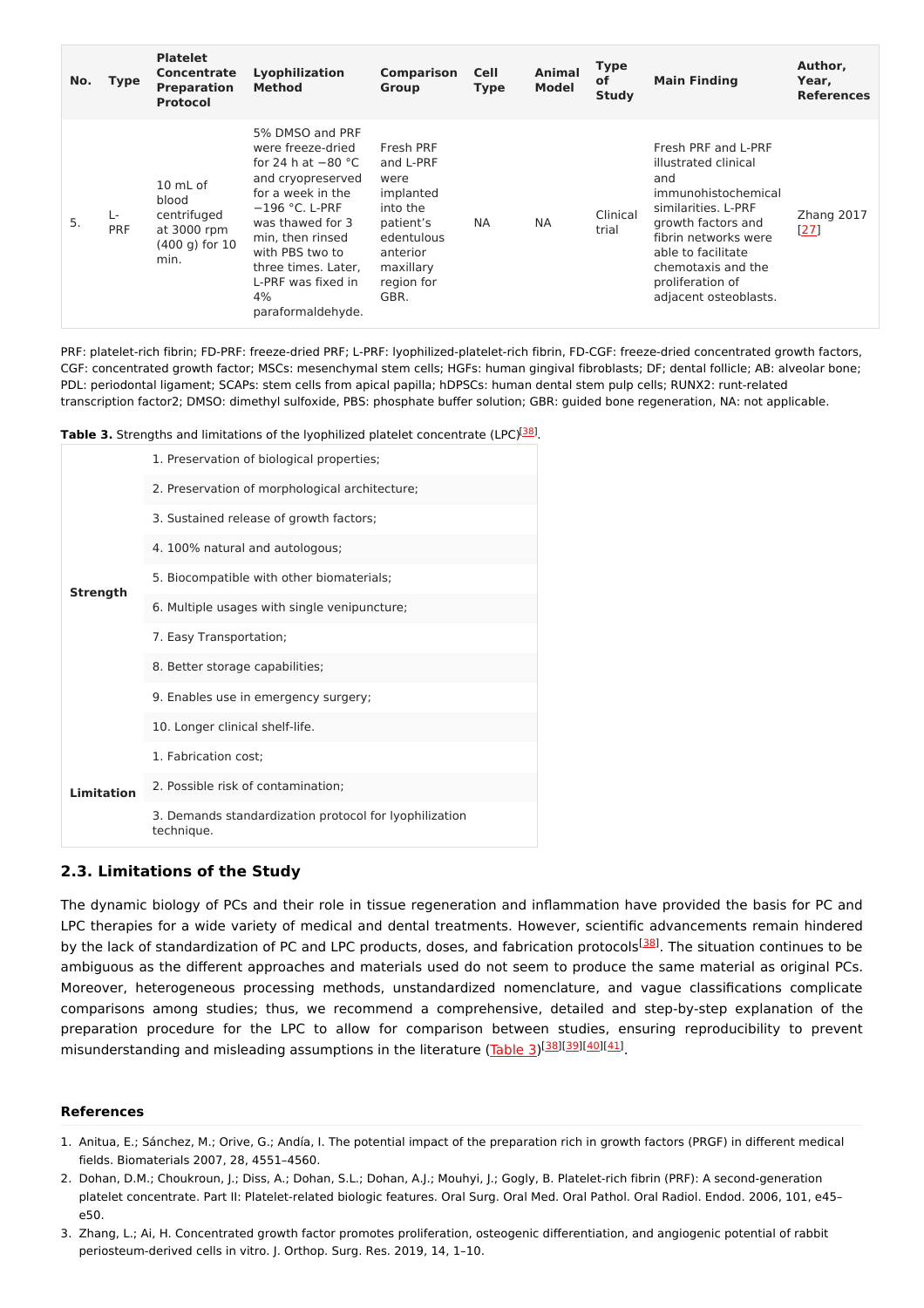- 4. Foster, T.E.; Puskas, B.L.; Mandelbaum, B.R.; Gerhardt, M.B.; Rodeo, S.A. Platelet-rich plasma: From basic science to clinical applications. Am. J. Sports Med. 2009, 37, 2259–2272.
- 5. Marx, R.E.; Carlson, E.R.; Eichstaedt, R.M.; Schimmele, S.R.; Strauss, J.E.; Georgeff, K.R. Platelet-rich plasma: Growth factor enhancement for bone grafts. Oral Surg. Oral Med. Oral Pathol. Oral Radiol. Endod. 1998, 85, 638–646.
- 6. Choukroun, J.; Diss, A.; Simonpieri, A.; Girard, M.-O.; Schoeffler, C.; Dohan, S.L.; Dohan, A.J.; Mouhyi, J.; Dohan, D.M. Platelet-rich fibrin (PRF): A second-generation platelet concentrate. Part IV: Clinical effects on tissue healing. Oral Surg. Oral Med. Oral Pathol. Oral Radiol. Endod. 2006, 101, e56–e60.
- 7. Huber, S.C.; Cunha, J.L.; Montalvao, S.A.L.; da Silva, L.Q.; Paffaro, A.U.; da Silva, F.A.R.; Rodrigues, B.L.; Santos Duarte Lana, J.F.; Annichino-Bizzacchi, J.M. In vitro study of the role of thrombin in platelet rich plasma (PRP) preparation: Utility for gel formation and impact in growth factors release. J. Stem Cells Regen. Med. 2016, 12, 2–9.
- 8. Miron, R.J.; Choukroun, J. Platelet Rich Fibrin in Regenerative Dentistry; John Wiley & Sons Ltd.: Hoboken, NJ, USA, 2017.
- 9. Choukroun, J.; Diss, A.; Simonpieri, A.; Girard, M.-O.; Schoeffler, C.; Dohan, S.L.; Dohan, A.J.; Mouhyi, J.; Dohan, D.M. Platelet-rich fibrin (PRF): A second-generation platelet concentrate. Part V: Histologic evaluations of PRF effects on bone allograft maturation in sinus lift. Oral Surg. Oral Med. Oral Pathol. Oral Radiol. Endod. 2006, 101, 299–303.
- 10. Jeon, Y.R.; Kim, M.J.; Kim, Y.O.; Roh, T.S.; Lee, W.J.; Kang, E.H.; Yun, I.S. Scaffold Free Bone Regeneration Using Platelet-Rich Fibrin in Calvarial Defect Model. J. Craniofac. Surg. 2018, 29, 251–254.
- 11. Dohan Ehrenfest, D.M.; Diss, A.; Odin, G.; Doglioli, P.; Hippolyte, M.-P.; Charrier, J.-B. In vitro effects of Choukroun's PRF (platelet-rich fibrin) on human gingival fibroblasts, dermal prekeratinocytes, preadipocytes, and maxillofacial osteoblasts in primary cultures. Oral Surg. Oral Med. Oral Pathol. Oral Radiol. Endod. 2009, 108, 341–352.
- 12. Yung, Y.-L.; Fu, S.-C.; Cheuk, Y.-C.; Qin, L.; Ong, M.T.-Y.; Chan, K.-M.; Yung, P.S. Optimisation of platelet concentrates therapy: Composition, localisation, and duration of action. Asia Pac. J. Sports Med. Arthrosc. Rehabil. Technol. 2017, 7, 27–36.
- <span id="page-6-8"></span>13. Zheng, L.; Wang, L.; Qin, J.; Sun, X.; Yang, T.; Ni, Y.; Zhou, Y. New Biodegradable Implant Material Containing Hydrogel with Growth Factors of Lyophilized PRF in Combination with an nHA/PLGA Scaffold. J. Hard Tissue Biol. 2015, 24, 54–60.
- <span id="page-6-13"></span>14. Horimizu, M.; Kawase, T.; Nakajima, Y.; Okuda, K.; Nagata, M.; Wolff, L.F.; Yoshie, H. An improved freeze-dried PRP-coated biodegradable material suitable for connective tissue regenerative therapy. Cryobiology 2013, 66, 223–232.
- <span id="page-6-18"></span>15. Xu, F.; Zou, D.; Dai, T.; Xu, H.; An, R.; Liu, Y.; Liu, B. Effects of incorporation of granule-lyophilised platelet-rich fibrin into pol-yvinyl alcohol hydrogel on wound healing. Sci. Rep. 2018, 8, 14042.
- <span id="page-6-0"></span>16. Nireesha, G.; Divya, L.; Sowmya, C.; Venkateshan, N.; Babu, M.; Lavakumar, V. Lyophilization/Freeze Drying—A Review. Int. J. Nov. Trends Pharm. Sci. 2013, 3, 87–98.
- <span id="page-6-9"></span>17. Li, Q.; Reed, D.A.; Min, L.; Gopinathan, G.; Li, S.; Dangaria, S.J.; Li, L.; Geng, Y.; Galang-Boquiren, M.T.; Gajendrareddy, P.; et al. Lyophilized Platelet-Rich Fibrin (PRF) Promotes Craniofacial Bone Regeneration through Runx. Int. J. Mol. Sci. 2014, 15, 8509–8525.
- 18. Pan, L.; Yong, Z.; Yuk, K.S.; Hoon, K.Y.; Yuedong, S.; Xu, J. Growth Factor Release from Lyophilized Porcine Platelet-Rich Plasma: Quantitative Analysis and Implications for Clinical Applications. Aesthetic Plast. Surg. 2015, 40, 157–163.
- 19. Valeri, C.R.; Feingold, H.; Marchionni, L.D. A Simple Method for Freezing Human Platelets Using 6% Dimethylsulfoxide and Storage at −80 °C. Blood 1974, 43, 131–136.
- 20. Read, M.S.; Reddick, R.L.; Bode, A.P.; Bellinger, D.A.; Nichols, T.C.; Taylor, K.; Smith, S.V.; McMahon, D.K.; Griggs, T.R.; Brinkhous, K.M. Preservation of hemostatic and structural properties of rehydrated lyophilized platelets: Potential for long-term storage of dried platelets for transfusion. Proc. Natl. Acad. Sci. USA 1995, 92, 397–401.
- <span id="page-6-1"></span>21. Fan, J.-L.; Xu, X.-G.; Zhang, S.-Z.; Zhu, F.-M.; Chen, G.-M.; Yan, L.-X. Experimental study on rehydration conditions of freeze-dried platelets. J. Zhejiang Univ. Sci. A 2009, 10, 697–703.
- <span id="page-6-2"></span>22. Muraglia, A.; Ottonello, C.; Spanò, R.; Dozin, B.; Strada, P.; Grandizio, M.; Cancedda, R.; Mastrogiacomo, M. Biological activity of a standardized freeze-dried platelet derivative to be used as cell culture medium supplement. Platelets 2014, 25, 211–220.
- <span id="page-6-3"></span>23. Wolkers, W.F.; Walker, N.J.; Tablin, F.; Crowe, J.H. Human Platelets Loaded with Trehalose Survive Freeze-Drying. Cryobiology 2001, 42, 79–87.
- <span id="page-6-4"></span>24. Nakatani, Y.; Agata, H.; Sumita, Y.; Koga, T.; Asahina, I. Efficacy of freeze-dried platelet-rich plasma in bone engineering. Arch. Oral Biol. 2017, 73, 172–178.
- <span id="page-6-5"></span>25. Sum, R.; Hager, S.; Pietramaggiori, G.; Orgill, D.P.; Dee, J.; Rudolph, A.; Orser, C.; Fitzpatrick, G.M.; Ho, D. Wound-healing properties of trehalose-stabilized freeze-dried outdated platelets. Transfusion 2007, 47, 672–679.
- <span id="page-6-6"></span>26. Vocetkova, K.; Buzgo, M.; Sovkova, V.; Rampichová, M.; Staffa, A.; Filova, E.; Lukasova, V.; Doupnik, M.; Fiori, F.; Amler, E. A comparison of high throughput core–shell 2D electrospinning and 3D centrifugal spinning techniques to produce platelet lyophilisateloaded fibrous scaffolds and their effects on skin cells. RSC Adv. 2017, 7, 53706–53719.
- <span id="page-6-7"></span>27. Zhang, J.; Qi, X.; Luo, X.; Li, D.; Wang, H.; Li, T. Clinical and immunohistochemical performance of lyophilized platelet-rich fibrin (Ly-PRF) on tissue regeneration. Clin. Implant. Dent. Relat. Res. 2017, 19, 466–477.
- <span id="page-6-10"></span>28. Ammar, M.M.; Waly, G.H.; Saniour, S.H.; Moussa, T.A. Growth factor release and enhanced encapsulated periodontal stem cells viability by freeze-dried platelet concentrate loaded thermo-sensitive hydrogel for periodontal regeneration. Saudi Dent. J. 2018, 30, 355–364.
- <span id="page-6-11"></span>29. Ansarizadeh, M.; Mashayekhan, S.; Saadatmand, M. Fabrication, modeling and optimization of lyophilized advanced platelet rich fibrin in combination with collagen-chitosan as a guided bone regeneration membrane. Int. J. Biol. Macromol. 2019, 125, 383–391.
- <span id="page-6-12"></span>30. Li, J.; Chen, M.; Wei, X.; Hao, Y.; Wang, J. Evaluation of 3D-Printed Polycaprolactone Scaffolds Coated with Freeze-Dried Platelet-Rich Plasma for Bone Regeneration. Materials 2017, 10, 831.
- <span id="page-6-14"></span>31. Kutlu, B.; Aydın, R.S.T.; Akman, A.C.; Gümüşderelioğlu, M.; Nohutcu, R.M. Platelet-rich plasma-loaded chitosan scaffolds: Preparation and growth factor release kinetics. J. Biomed. Mater. Res. Part B Appl. Biomater. 2012, 101, 28–35.
- <span id="page-6-15"></span>32. Kardos, D.; Hornyák, I.; Simon, M.; Hinsenkamp, A.; Marschall, B.; Várdai, R.; Menyhárd, A.; Pinke, B.; Mészáros, L.; Kuten, O.; et al. Biological and Mechanical Properties of Platelet-Rich Fibrin Membranes after Thermal Manipulation and Preparation in a Single-Syringe Closed System. Int. J. Mol. Sci. 2018, 19, 3433.
- <span id="page-6-16"></span>33. Hong, S.; Chen, W.; Jiang, B. A Comparative Evaluation of Concentrated Growth Factor and Platelet-rich Fibrin on the Proliferation, Migration, and Differentiation of Human Stem Cells of the Apical Papilla. J. Endod. 2018, 44, 977–983.
- <span id="page-6-17"></span>34. Xu, F.; Qiao, L.; Zhao, Y.; Chen, W.; Hong, S.; Pan, J.; Jiang, B. The potential application of concentrated growth factor in pulp re-